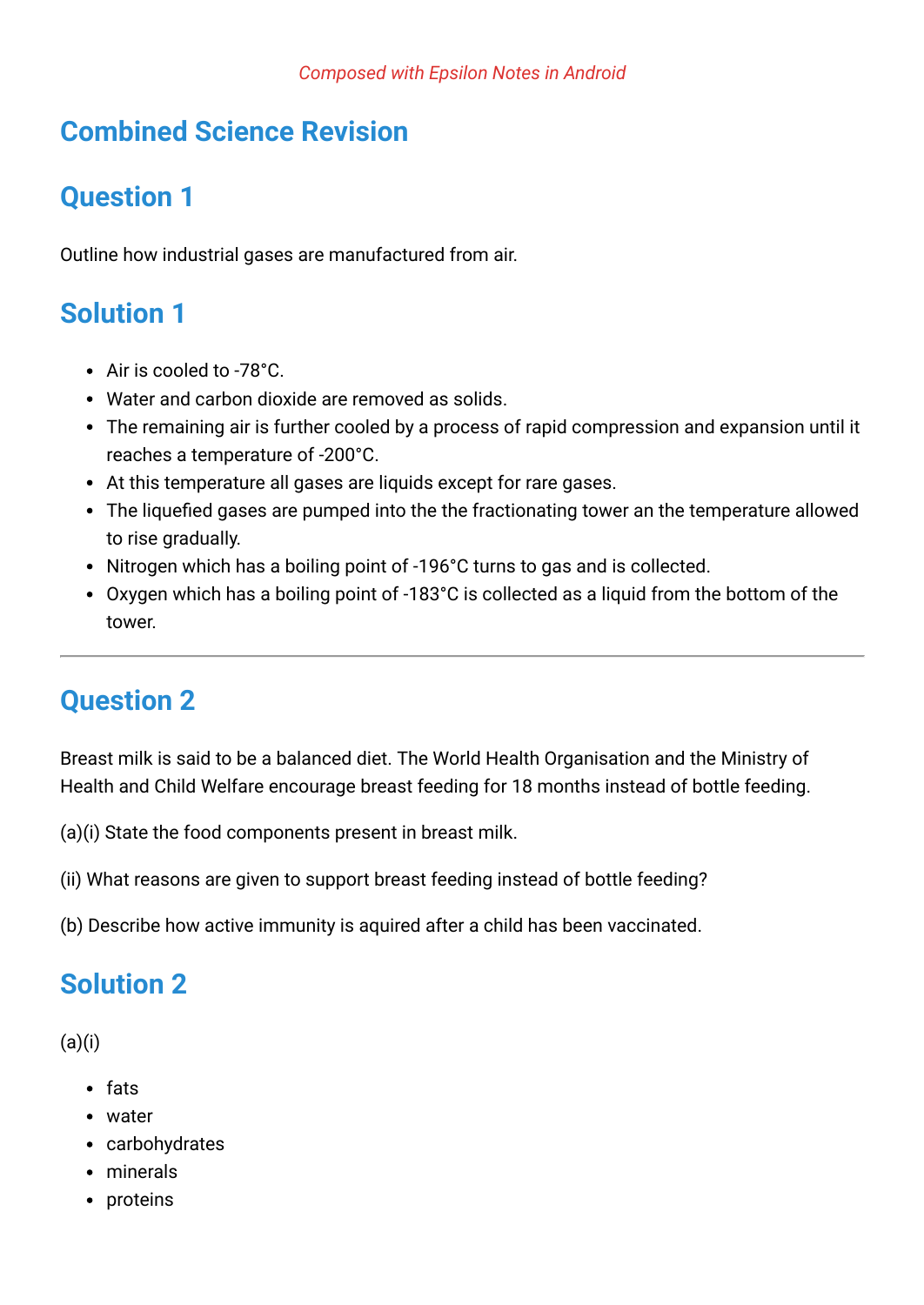(ii) Breast milk:

- is not contaminated
- is at a suitable temperature
- contains antibodies which defend the baby against disease

(b) The child is injected with weakened or dead pathogens. White blood cells produce antibodies to fight the pathogens. After recovery, the body keeps the antibodies to fight future infections.

#### **Question 3**

A farmer realised that germination in one of his fields was poor. Suggest three possible reasons for the poor germination.

## **Solution 3**

- lack of moisture
- lack of oxygen
- unsuitable temperature

## **Question 4**

A model of a hydraulic jack of velocity ratio 100 and mechanical advantage 50 is used to lift a toy car.

- (a)(i) Calculate the efficiency of the jack.
- (ii) Explain why the efficiency is not 100%.
- (b) The hydraulic jack relies on the transmission of pressure in fluids.
- (i) Define pressure.
- (ii) State three advantages of using oil in the hydraulic jack.

### **Solution 4**

```
(a)(i) Efficiency = (MA \div VR) \times 100= (50 \div 100) \times 100= 50%
```
(ii) Some of the energy:

• is lost in overcoming friction.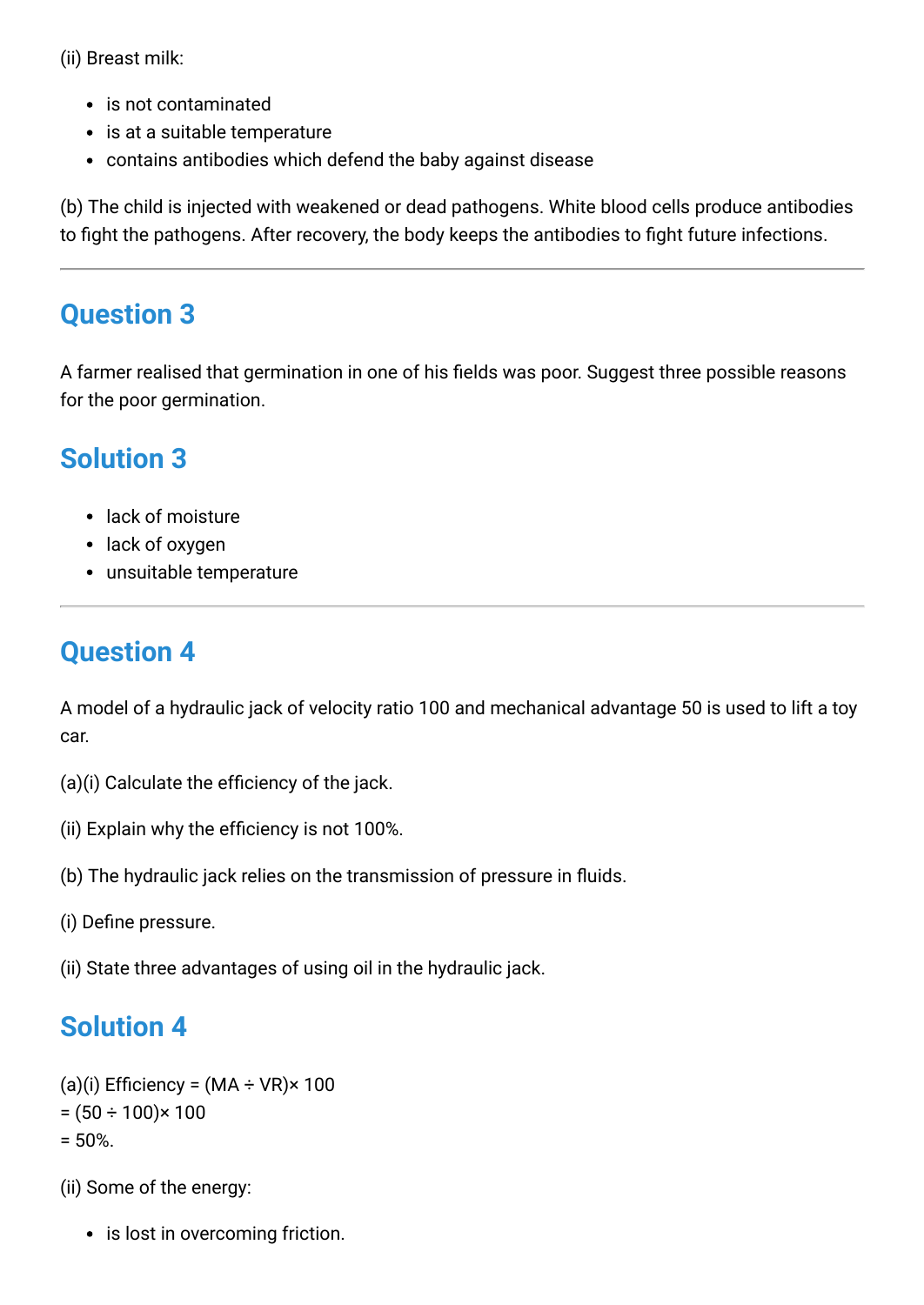• is used against the weight of the moving parts.

(b)(i) Pressure is the force per unit area.

(ii) Oil:

- cannot be easily compressed
- transmits presure equally in all directions
- reduces friction of the pistons
- prevents rusting of the hydraulic jack components.

#### **Question 5**

(a) Describe the functions of the following blood components.

- 1. White blood cells
- 2. Platelets
- 3. Red blood cells

(b) State two types of immunity.

### **Solution 5**

- 1. White blood cells antibody production and engulfing pathogens.
- 2. Platelets blood clotting.
- 3. Red blood cells transporting oxygen.

(b) Artificial and natural immunity.

### **Question 6**

Water loss from a maize plant was measured over a period of 24 hours as shown in the table below:

| <b>Time period</b> | Water loss $\rm (cm^3)$ |
|--------------------|-------------------------|
| $0500 - 0700$      | 13                      |
| $0700 - 0900$      | 91                      |
| $0900 - 1100$      | 160                     |
| 1100 - 1300        | 218                     |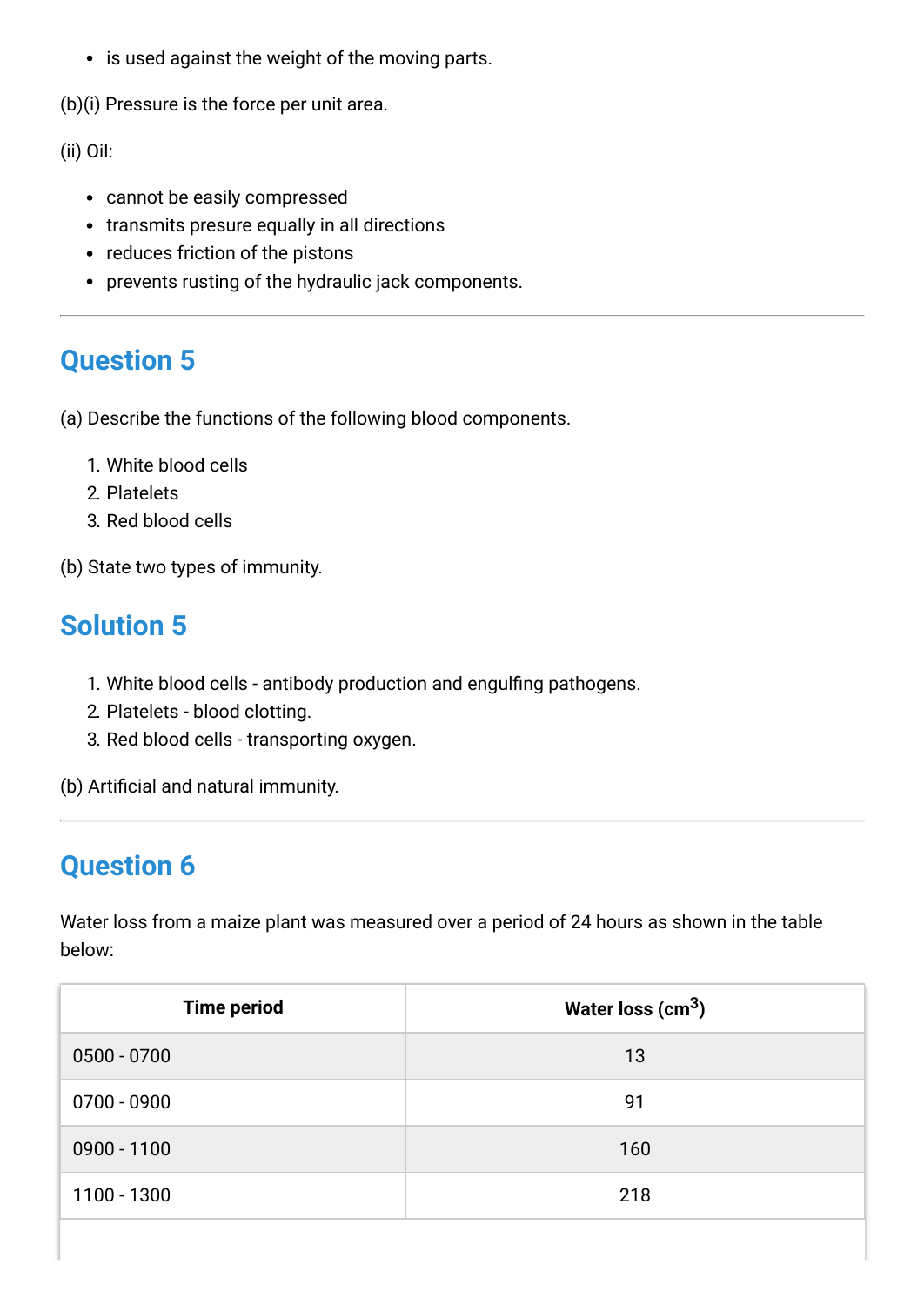| <b>Time period</b> | Water loss $(cm3)$ |
|--------------------|--------------------|
| 1300 - 1500        | 248                |
| 1500 - 1700        | 195                |
| 1700 - 1900        | 179                |
| 1900 - 2100        | 124                |
| 2100 - 2300        | 28                 |
| $2300 - 0100$      | 18                 |
| $0100 - 0300$      | 18                 |
| $0300 - 0500$      | 13                 |

(a) Using the table above, identify with reasons, periods during which water loss is highest and lowest.

(b) Describe ways in which plants are adapted to reduce water loss.

## **Solution 6**

(a) Highest - 1300 to 1500 hrs Lowest - 0300 to 0500 hrs and 0500 to 0700 hrs

Explanation:

Highest  $\rightarrow$  This is caused by increased light and heat and reduced humidity; all of which increase the evaporation of water from the leaves.

Lowest  $\rightarrow$  water loss is reduced as the temperature drops, light intensity drops and humidity increase because the rate at which water evaporates from the leaves is low under these conditions.

(b) Plants are adapted for water loss in the following ways:

- fewer stomata on the surface of the leaf
- presence of hairs o the surface of the leaf
- reduced leaf size

# **Question 7**